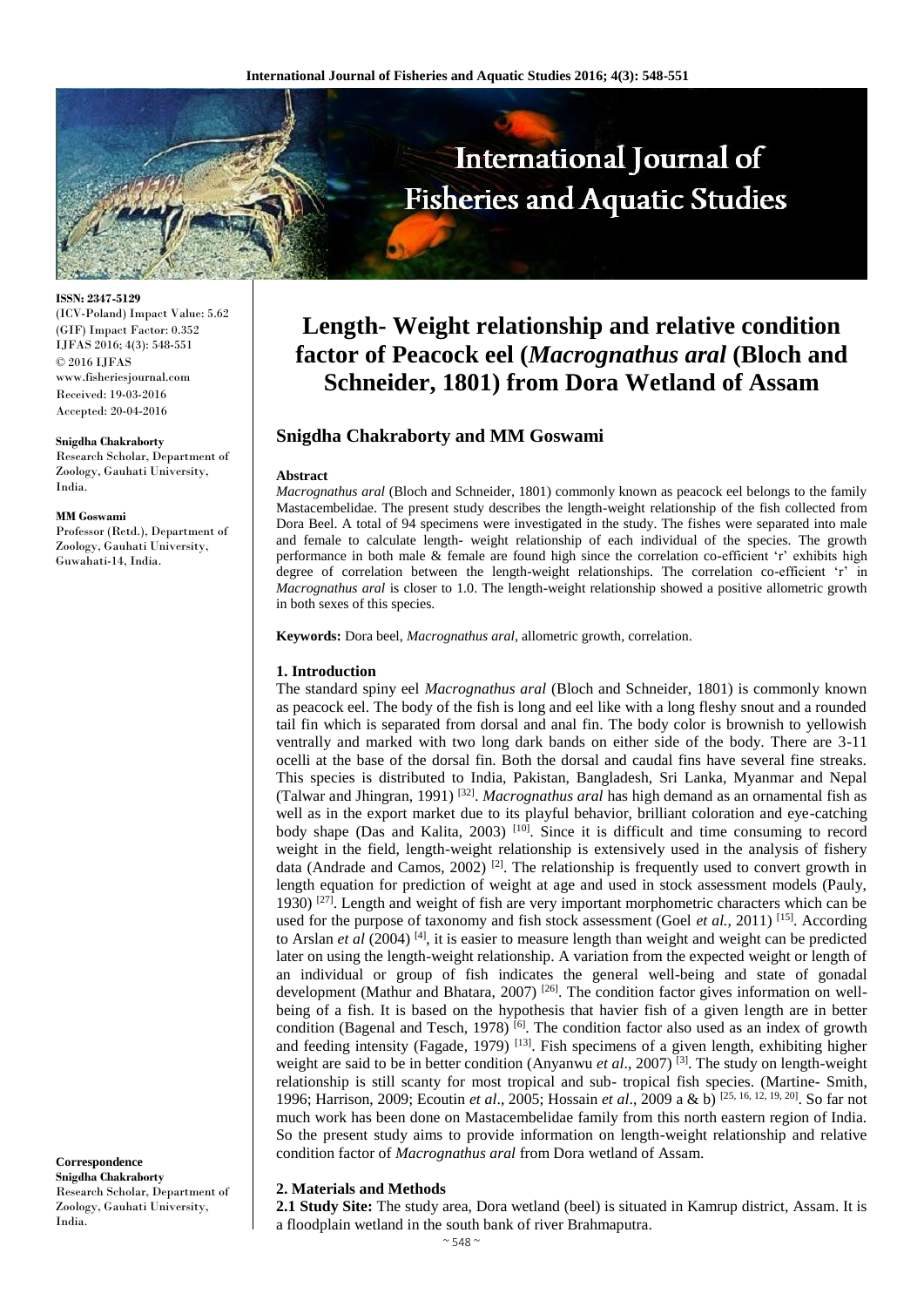The Beel is very rich in biotic communities. The Beel lies between 26<sup>0</sup>.04'19''-26<sup>0</sup>.05'.50''N latitude and 91<sup>0</sup>.26'.05''-91<sup>0</sup> .26'.0''E longitude. According to the Survey of India, 1971 the total area of the Beel was 297.96 acres which has shrunk to 278.41 acres according to Land sat imagery 2005. The Beel is surrounded by following villages- Rajapukhuri, Nahira, Bhakatpara, Tezpur, Rampur, Majpara, Kuldung, Dhantola, Bortari and Khidirpukhuri.

A total number of 94 (48 males and 46 females) individuals of *Macrognathus aral* were collected randomly from Dora beel within a period from May 2013 to May 2014. Collection was done with the help of fisherman of the locality. Total length (TL) of each individual was measured to the nearest 0.01cm using digital slide caliper and whole body weight (BW) was taken with the help of the digital balance with 0.01 gm accuracy. The length–weight relationships were calculated by using the formula  $W = aL<sup>b</sup>$  (Le Cren, 1951) <sup>[23]</sup>, which is expressed logarithmically as

 $Log W = Log a + b Log L$ 

Where, W is the body weight of the fish; L is the total length of the fish; 'a' is a constant showing the initial growth index and 'b' is growth coefficient. Parameter 'a' and 'b' were calculated by method of least square regression:

$$
Log a = \frac{\sum Log W . \sum (log L)^{2} - \sum Log L . \sum (Log L. Log W)}{N . \sum (Log L)^{2} - (\sum Log L)^{2}}
$$

$$
Log b = \frac{\sum Log W - N . Log a}{\sum Log L}
$$

Relative condition factor (KN) were estimated by following Le Cren (1951) formula as expressed bellow:

$$
Kn = \frac{W}{\sqrt{W}}
$$

Where  $W =$  observed weight

 $\Delta W$  = calculated weight derived from length-weight relationship.

The mean, standard deviation and Correlation coefficient of total length and body weight were calculated with the help of SPSS software (version-16) and Microsoft Office 7.

**3. Results and Discussion:** From the present study, it is recorded that the total length of *Macrognathus aral* (male and female) ranges from 11.3 to 22.1 cm in male whereas 10.8 to 30.3 cm in female. The total body weight ranges from 2.05 to 20.27 g in male and 4.95 to 93.6 g in female. The value of 'a', 'b', mean ±SD of total length and body weight for *Macrognathus aral* are depicted in the Table-1. Degree of variation of exponential value of length-weight relationship indicated by 'b' value in male is more than female. However, in both the cases the 'b' value indicates positive allometry. The positive allometry shown by the fish may be due to higher proficiency in feeding (Soni and Kathal, 1953; Kaur, 1981; Saikia *et al.*, 2011)<sup>[31, 22, 30] and better environmental condition</sup> for survival for the species. Bura Gohain and Goswami, 2013 <sup>[5]</sup>; Rahman *et al.*, 2015<sup>[29]</sup>; Das *et al.*, 2015<sup>[9]</sup>; Deka and Bura Gohain, 2015<sup>[11]</sup> and Kalita *et al.*, 2016<sup>[21]</sup> have also observed the effect of availability of food and other associated factors responsible for positive allometric growth.

**Table 1:** Mean ± Standard deviation of Body weight (BW) and Total length (TL), value of 'a' and 'b'.

| <b>Species</b>                           | Weight range $(g)$ | Size range(cm) | $Mean+SD$<br>BW(g) | <b>Mean+SD</b><br>TL(cm) | Value of a | Value of <b>b</b> |
|------------------------------------------|--------------------|----------------|--------------------|--------------------------|------------|-------------------|
| <i>Macrognathus aral</i> ( <b>male</b> ) | 2.05-20.27         | 11.3-22.1      | $8.52 \pm 5.38$    | 15.75±2.66               | $-3.305$   | 3.48              |
| Macrognathus aral (female)               | 4.95-93.6          | 10.8-30.3      | $24.12 \pm 20.73$  | $19.78 \pm 4.57$         | $-2.838$   | 3.18              |



**Fig 1 (a):** Relation between Log Total Length (cm) and Log Body Weight (g) of *Macrognathus aral* (male)



**Fig 1 (b):** Relation between Log Total Length (cm) and Log Body Weight (g) of *Macrognathus aral* (female)

The correlation coefficient 'r' in female is the closest to 1.0 (0.96) than male (0.92). This indicates that male *Macrognathus aral* has the highest degree of relationship in growth performance. It is interesting to note that male *Macrognathus aral* maintains higher degree of exponential growth (Table-1) and correlation coefficient (Table-2) during experimental period in the present study. In both sexes of *Macrognathus aral,* the value of exponent 'b' is found in normal ranges between 2.5 and 4.0 as suggested by Hile, 1936  $[17]$  and Martin, 1949  $[24]$  and between 2.5 and 3.5 as reported by Froese, 2006<sup>[14]</sup> for most fishes. However, the value of 'b' deviate from 'cube law' as it remains constant at 3.0 for an ideal fish (Allen, 1938) <sup>[1]</sup> in a particular environmental condition.

The result of logarithmic length-weight relationship in *Macrognathus aral* under the present study is as follows during the period of investigation in Dora Beel.

*Macrognathus aral* (male) - Log W =  $-3.305 + 3.48 \log L$ 

*Macrognathus aral* (female)  $-$  Log W =  $-$  2.838  $+$  3.18 log L

The co-efficient of co-relation 'r' and relative condition factor Kn are depicted in the Table-2. The regression graph of lengthweight relationship and relative condition factor (Kn) are given in Figure-1 (a & b) and Figure-2 (a & b). Relative condition factor is an index to monitor feeding intensity, wellbeing and growth rate (Oni *et al.*, 1983)<sup>[27]</sup>. of fishes which is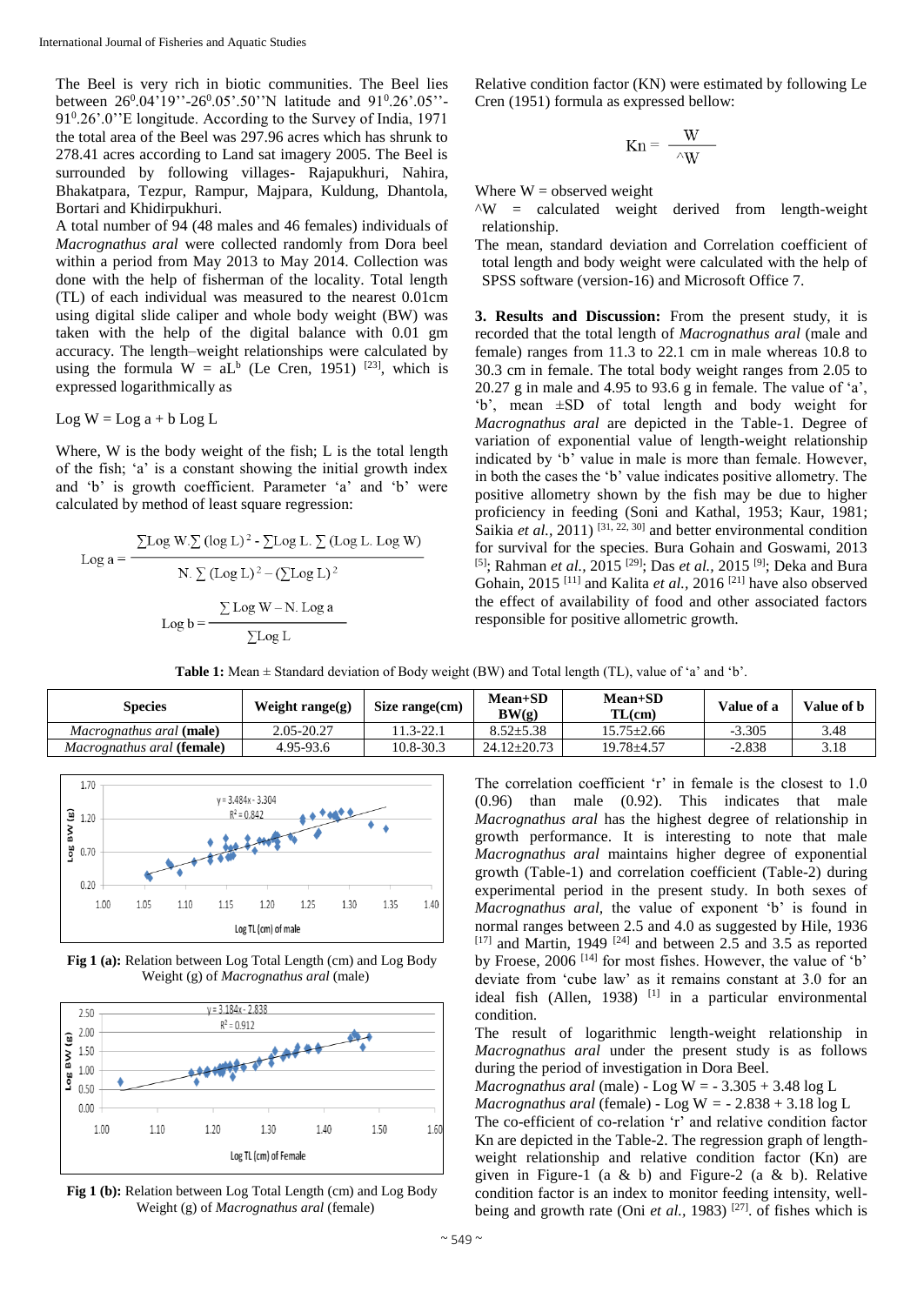based on hypothesis that heavier fish for a given length are in better condition (Bagenal and Tesch, 1978)<sup>[6]</sup>. Generally 'Kn' value greater than 1 indicates better condition of fish (Le Cren,

1951)  $[23]$ . The present study reveals that the relative condition factor (Kn) is significantly more or less similar (Table-2) in both sexes.

**Table 2:** Value of Correlation coefficient 'r', Kn range and Mean ± Standard deviation of condition factor 'Kn'.

| <b>Species</b>    | Sex             | Value of 'r'      | Kn range      | Mean $\pm$ SD of Kn |
|-------------------|-----------------|-------------------|---------------|---------------------|
| Macrognathus aral | Male $(n=48)$   | $0.92^{\ast\ast}$ | $0.48 - 1.64$ | $1.04 + 0.26$       |
|                   | Female $(n=46)$ | $0.96^{\ast\ast}$ | $0.55 - 1.76$ | $0.04 \pm 0.23$     |

\*\*.Correlation is significant at the 0.01 level (2-tailed).



**Fig 2 (a):** Relative condition factor (Kn) in relation to total length (cm) of *Macrognathus aral* (male)



**Fig 2 (b):** Relative condition factor (Kn) in relation to total length (cm) of *Macrognathus aral* (female)

## **4. References**

- 1. Allen KR. Some observation on the Biology of the Trout (*Salmo trutta*) in Windermere. J Anim Ecol*.* 1938; 7(2):333-349.
- 2. Andrade HA, Camos RO. Allometry coefficient variations of the length–weight relationship skipjack tuna (*Katsuwonus pelamis*) caught in the southwest South Atlantic. J Fish. Res. 2002; 55:307-312.
- 3. Anyanwu PE, Okoro BC, Anyanwu AO, Matanmi MA, Ebonwu BI, Ayaobu- Cookey IK, *et al*. Length- weight relationship, condition factor and sex ratio of African mudcatfish (Clarias gariepinus) reared in indoor water recirculation system tanks. Res. J Biol Sci. 2007; 2(7):780-783.
- 4. Arslan M, Yildirim A, Bektas S. Length- weight relationship of Brown Trout (*Salmo Trutta* L.), inhabiting Kan stream, Coruh Basin, North- Eastern Turkey. Turk. J Fish. Aquqtic Sci. 2004; 4:45-48.
- 5. Bura Gohain A, Goswami MM. A study on Length-weight Relationship and Condition factor in different age groups of *Clarias magur* (Hamilton, 1882) in wetland- aqua habitat of Assam, India J Aquacult. 2013; 14(1-2):65-70.
- 6. Bagenal TB, Tesch AT. Conditions and growth pattern in fresh water habitats. Blackwell Scientific Publications, Oxford 1978, 75-89.
- 7. Bhatta B, Goswami MM. Length-Weight relationship and condition factor of *Channa aurantimaculata*  (Musikasinthorn, 2000) studied in a riparian wetland of

Dhemaji District, Assam, India. J Res in Biol*.* 2014; 3(8):1147-1152.

- 8. Brody S. Bioenergetics and growth. Reichold Publishing Corporation, New York, 1945.
- 9. Das G, Chakravorty H, Deka P**.** Length-Weight relationship and relative condition factor of *Labeo bata*  (Hamilton, 1822) of Deepor beel, a Ramsar site of Assam, India; Int. J of App Res. 2015; 1(11):947-950.
- 10. Das SK, Kalita N. Captive Breeding of Peacock Eel, *Macrognathus aculeatus*. Aquaculture Asia*.* 2003; 8(3):17-21.
- 11. Deka P, Bura Gohain A. Length-Weight relationship and relative condition factor of *Rita rita* (Hamilton, 1822)*, Pangasius pangasius* (Hamilton, 1822) and *Chitala chitala* (Hamilton, 1822) of Brahmaputra river system of Assam, India. Int. J Fish and Aquatic Studies*.* 2015; 3(1):162-164.
- 12. Ecoutin JM, Albaret JJ, Trape S. Length- weight relationships for fish populations of a relatively undistributed tropical estuary: the Gambia. Fisheries Research*.* 2005; 72:347-351.
- 13. Fagade SO. Observation of the biology of two species of Tilapia from the Lagos lagoo Nigeria. Bull Inst Fond Afr Nore (ser A). 1979; 41:627-658.
- 14. Froese R. Cube law, condition factor and weight-length relationships: history, meta-analysis and recommendations*.* J Appl Ichthyology. 2006; 22(4):241- 253.
- 15. Goel C, Barat A, Pande V, Ali S, Kumar R. Length weight relationship of snow trout (*Schizothorax richardsonii*) based on linear and nonlinear models from hill stream of Uttarkhand, India*.* World J Fish and Marine Sci*.* 2011; 3(6):485-488.
- 16. Harrison TD. Length-weight relationships of fishes from South African estuaries. J Appl*.* Ichthyology, 2009; 17:46- 48.
- 17. Hile R. Age and Growth of the Cisco, *Leucichthys artedi*  (Le Sueur), in the Lakes of the North-eastern High Lands. Wisconsin. Bulletin U. S. Bur. Fishery. 1936; 48:211-317.
- 18. Hile R, Jobes FW. Age, growth and production of the yellow perch *perca flavescen*s (Mitchill), of Saginaw Baya. Trans. Am. Fish Wash. 1940; 48:211-217.
- 19. Hossain MY, Ohtomi J, Ahmed ZF. A. Morphometric, meristic characteristics and conservation of the tthreatened fish, *Puntius sarana* (Ham. 1822) (Cyprinidae) in the Ganges River, northwestern Bangladesh. Turkis J Fish and Aquatic Sci. 2009; 9:223-225.
- 20. Hossain MY, Ohtomi J, Ahmed ZF, Ibrahim AHM, Jasmine SB. Length-weight and Morphometric relationships of tank goby *Glossogobius giuris* (Ham., 1822) (Perciformes; Gobiidae) in the Ganges of the northwestern Bangladesh. Asian Fish. Sci*.* 2009; 22:961- 969.
- 21. Kalita B, Sarma SR, Deka P. A Comparison on Length-